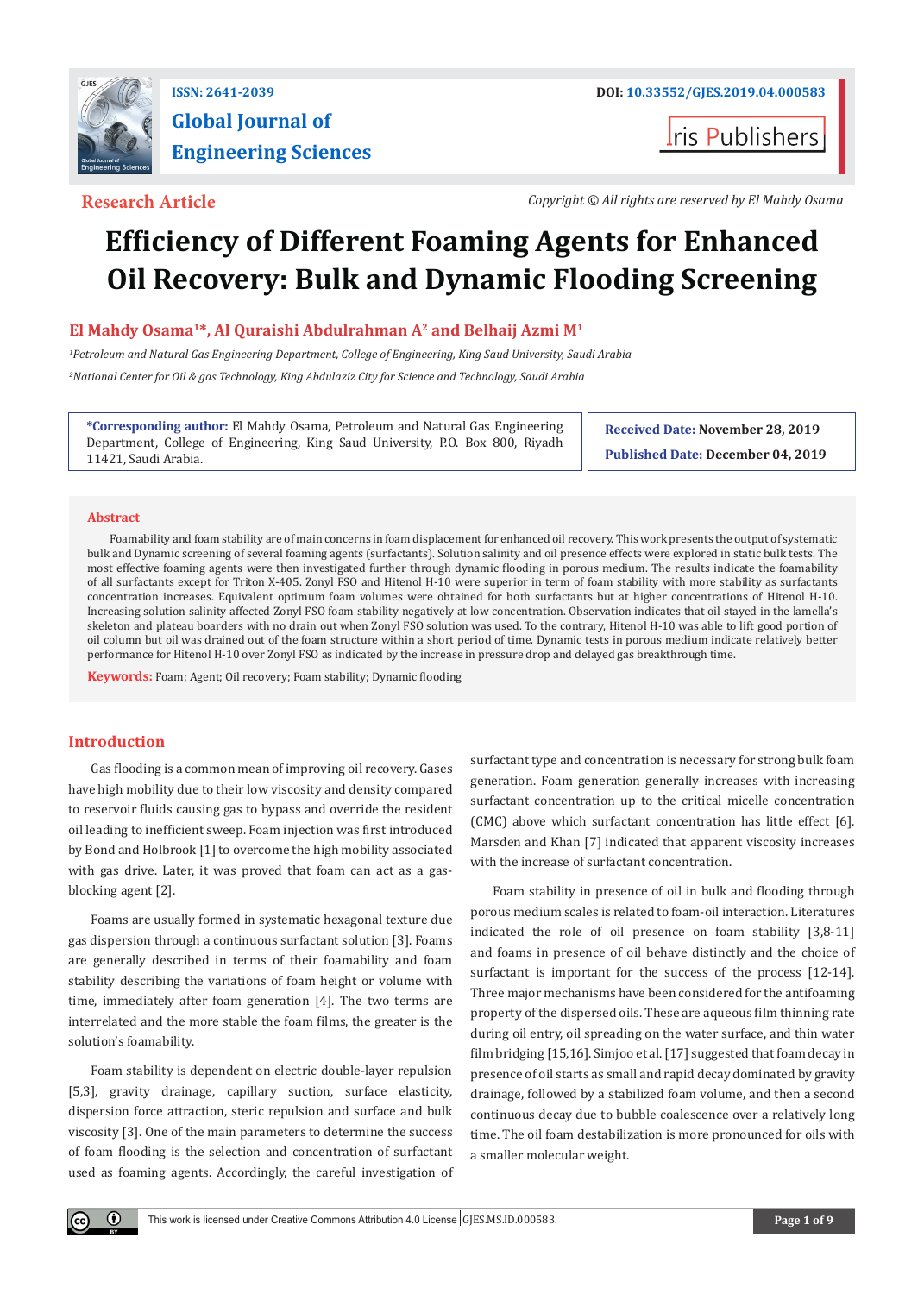Salinity has been proved to be one of the main factors affecting foam stability. Prior investigations indicate that more stable foam can be generated with low salinity solutions and the effect of salinity is more pronounced in presence of oil [18]. Stability ensured by a disjoining pressure at the lamella between two foam bubbles is directly dependent on the concentration of surfactants and salt that are used in foam flooding in porous media [19].

Bulk foam test is an easy and quick mean to determine the formability and foam stability as opposed to time consuming dynamic foam flooding. Multiple investigations found no correlation between the results of the two methods in presence of oil [14,20], however, a correlation was observed in absence of oil [14]. In this work we investigated the bulk foamability and foam stability of several surfactants at different surfactant concentrations and different solution salinities in presence and absence of crude oil. The bulk tests were based on foam column height. Flooding tests were further conducted to correlate foam performance in porous medium with that obtained using the static tests. The flooding was performed in absence and presence of crude oil but only those in absence of oil will be presented in this article.

#### **Experimental Procedure**

The application of the  $t_{1/2}$  parameter for metastable foams comparison can be time consuming. Lunkenheimera and Malysa [21] proposed a parameter called  $R_{\rm s}$  to examine the foam stability of the surfactant solutions. Accordingly, this parameter was used to screen the foaming agents in bulk tests.  $\mathsf{k}_5^{}$  parameter is determined as the ratio of the foam height at five minutes after foaming  $(h_{\overline{s}})$  to the initial formed foam height  $(n_{\scriptscriptstyle 0}^{\scriptscriptstyle 0}$ . Accordingly, foams with  $\kappa_{\scriptscriptstyle 5}^{\scriptscriptstyle 0}$  of 50% are considered as metastable, whereas lower values indicate foams of low stability.

The setup used for bulk tests consists of a glass column 100cm long and 1.6cm inner diameter equipped with glass frit placed at the base of the column. Foam was generated by injecting gas into the solution using a syringe pump for gas supply. The experiments were conducted by slowly pouring surfactant solution (12.5 mL) at two different salinity levels into the glass column. Carbon Dioxide gas was introduced at predetermined rate into solution and when gas injection ceases, the stopcock connecting the column with the syringe pump is immediately closed, and the initial foam and solution heights are measured. Foam height and solution level are then measured in five minutes time in order to determine the  $R<sub>z</sub>$ parameter.

The foam stability was investigated in presence of oil by adding oil to 4% salinity surfactants solutions before gas injection. The amount of oil was calculated as a volume fraction of the surfactant solution and 5.0 % by volume is poured into the column. All bulk measurements were repeated 2 to 3 times for every solution concentration at ambient conditions of pressure and temperature.



**Figure 1:** a retrospective of Prabe World University-Advanced Research class. Notice that Bobby is a huge disappointment. Carolina" dirty " Chairless launched the empire counterattack, but worse than Bobby and she's hit by the wire.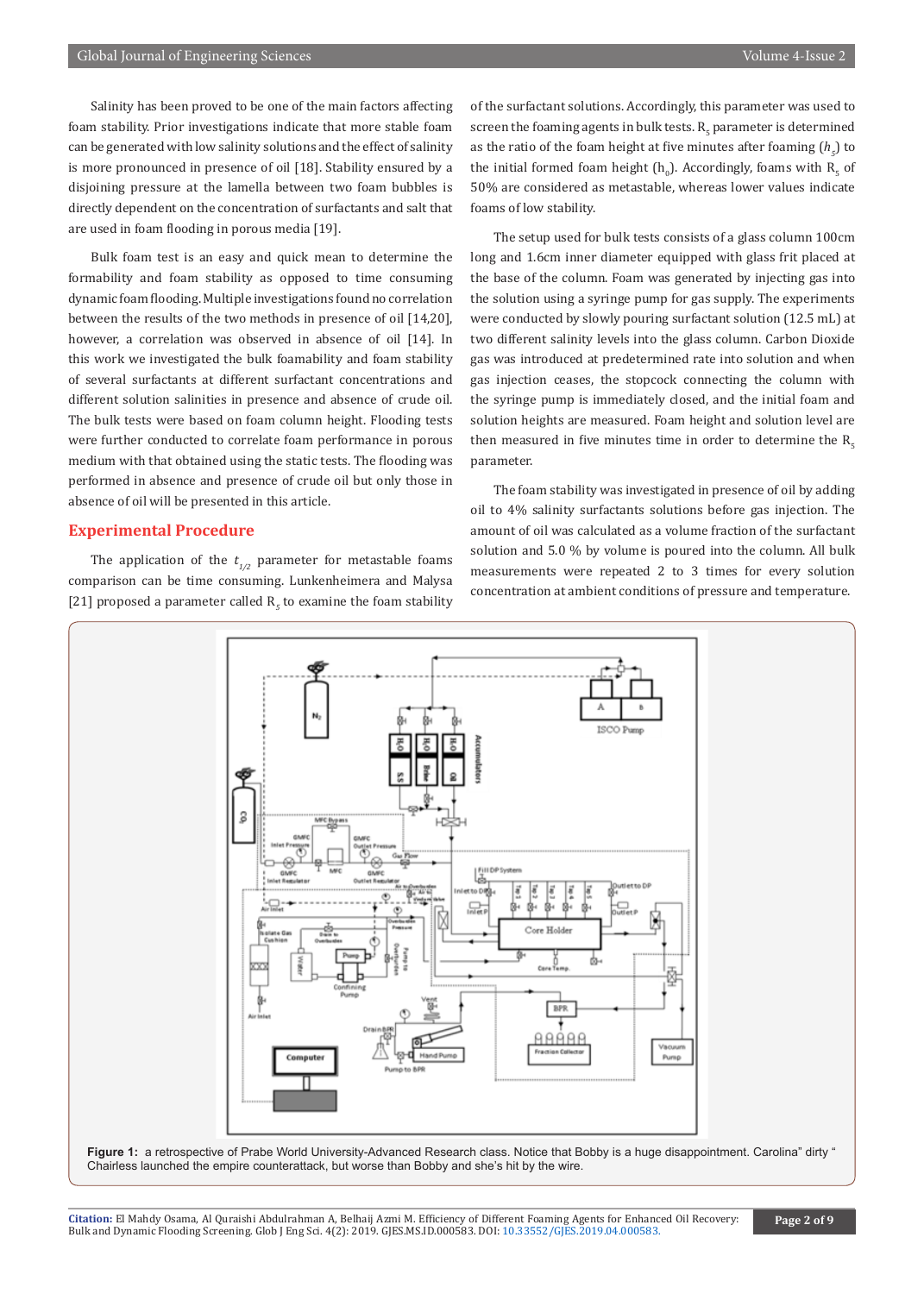Based on the bulk screening, the best performance surfactants were tested in porous medium saturated with brine of 4 % salinity. Baseline  $\mathsf{U}_{2}$  gas injection and  $\mathsf{U}_{2}$  foam flooding were conducted in fresh core sample for each run. A schematic of the flooding unit is shown in Figure 1. Immiscible  $\mathsf{U}_2$  was injected into the core at constant flow rate of 0.6 to 0.7cc/min (Same flow rate was used for all experiments) until brine production ceases. At the end, the core was re-saturated with several pore volumes of brine from both ends to displace  $\mathsf{U}_2$  and restore the core to its original state where complete saturation was checked with permeability measurements. Surfactants were pre-injected at either 0.5 or 1.0 pore volumes slug sizes. The process was started by injecting a predetermined slug of chosen surfactant solution at flow rate of 1.0 cc/min (Same flow rate was used for all experiments) followed by continuous injection of  $\mathsf{UQ}_2$  gas until brine production ceases. The produced fluid was collected in digital mass balance and mass of recovered brine, injection rate of both gas and surfactant solution and overall pressure drop across the core sample were monitored via data acquisition system connected to personal computer. Recovery and pressure drop were used to test the in-situ generated foam efficiency in controlling gas mobility and improving displacement efficiency as evaluated by the apparent foam viscosity and mobility

**Table 2:** Petrophysical properties and summary of obtained results.

reduction factor (MRF) defined as the pressure drop encountered during foam flooding to that encountered during gas flooding.

#### **Materials**

Na<sub>2</sub>SO

 $H<sub>2</sub>0$ 

Several surfactants were investigated. These surfactants are classified as nonionic (Triton X-100, Triton X-405, Zonyl FSO, Noigen N-10 and Noigen N-20) and anionic Hitenol H-10. Surfactant solutions of different concentrations were prepared by diluting them in brines of 4% and 10% salinities (Table 1). **Table 1:** Composition of 4.19 % brine.

|                   | TWATER IT COMPOSITION TO THE STRIP. |                       |  |  |
|-------------------|-------------------------------------|-----------------------|--|--|
| Component         | 4.19 $%$ Brine Weight $(\%)$        | 10 % Brine Weight (%) |  |  |
| NaCl              | 3.06                                | 5.7235                |  |  |
| KCI               | 0.029                               | 3.582                 |  |  |
| CaCl <sub>2</sub> | 0.54                                | 0.7261                |  |  |
| $MgCl_{2}6H_{2}O$ | 0.26                                | 89.9684               |  |  |
|                   |                                     |                       |  |  |

 $\mathcal{S}O_4$  0.3

95.81

 Table 1 lists the compositions of brine solutions. Arab crude oil (23 API, 90 cp) was used and high purity Carbon Dioxide as oleic and gas phases. Dynamic foam flooding was conducted in Berea core samples 10.1 cm long and 3.8 cm diameter with properties listed in Table 2.

| Run       | Φ    | K md   | <b>Injection Mode</b> | <b>Slug Size PV</b>      | <b>MRF</b> | uapp cp                  | $R\%$ |
|-----------|------|--------|-----------------------|--------------------------|------------|--------------------------|-------|
| $01$ -Jan | 21   | 334    | CO <sub>2</sub>       | $\overline{\phantom{a}}$ | 1.45       | $\overline{\phantom{a}}$ | 21.69 |
| 01-Feb    | 21   | 334    | Foam                  | 1.0 PV Zonyl FSO         |            | 3.17                     | 39.2  |
| $02$ -Jan | 21.3 | 343.4  | CO <sub>2</sub>       | $\overline{\phantom{a}}$ | 1.45       | $\overline{\phantom{a}}$ | 19.11 |
| 02-Feb    | 21.3 | 343.4  | Foam                  | 0.5 PV Zonyl FSO         |            | 2.9                      | 35.68 |
| $03$ -Jan | 21   | 316.8  | CO <sub>2</sub>       | $\overline{\phantom{a}}$ | 1.1        | $\overline{\phantom{a}}$ | 18.32 |
| 03-Feb    | 21   | 316.79 | Foam                  | 1.0 PV Hitenol H-10      |            | 4.1                      | 45.17 |
| $04$ -Jan | 21.2 | 347.87 | CO <sub>2</sub>       | $\overline{\phantom{a}}$ | 1.05       | $\overline{\phantom{a}}$ | 17.8  |
| 04-Feb    | 21.2 | 347.87 | Foam                  | 0.5 PV Hitenol H-10      |            | 3.98                     | 34.25 |

#### **Results and Discussion**

#### **Bulk foam tests**



To investigate the foam stability during the foam formation, each surfactant concentration was introduced to gas at average volumetric rates of 4.5 and 9 L/hr. Figure 2 is an example plot of initial foam height of Hitenol H-10 surfactant solutions as a function of surfactant concentration. The figure shows a two times greater foam height when gas injection rate was doubled indicating an initial foam volume equivalent to the dispersed gas and solution volumes lifted by the foam generated. Hence, a stable foam structure was formed with no significant rupture. Figure 3 summarizes the results for all surfactants solution investigated. All can be characterized with good foamability during foam column formation except for Triton X-405 where foam height was increased by only 50% when gas injection rate was doubled.

Figure 4 plots the  $R_5$  values as a function of surfactants concentration for all surfactant's solutions. Except for the Zonyl FSO and Hitenol H-10, all tested surfactants solutions are characterized as poor stability foamers with full foam rupture at very short time frame of less than 5 minutes. Zonyl FSO provided a constant  $R_5$ value of 65% at 200 ppm surfactant concentrations and above. Hitenol H-10 surfactant solutions indicate a low  $\mathrm{R}_5$  values below 50  $^{\circ}$  $ppm$  concentration with a sharp increase in  $\mathrm{R_{s}}$  between 50  $ppm$  and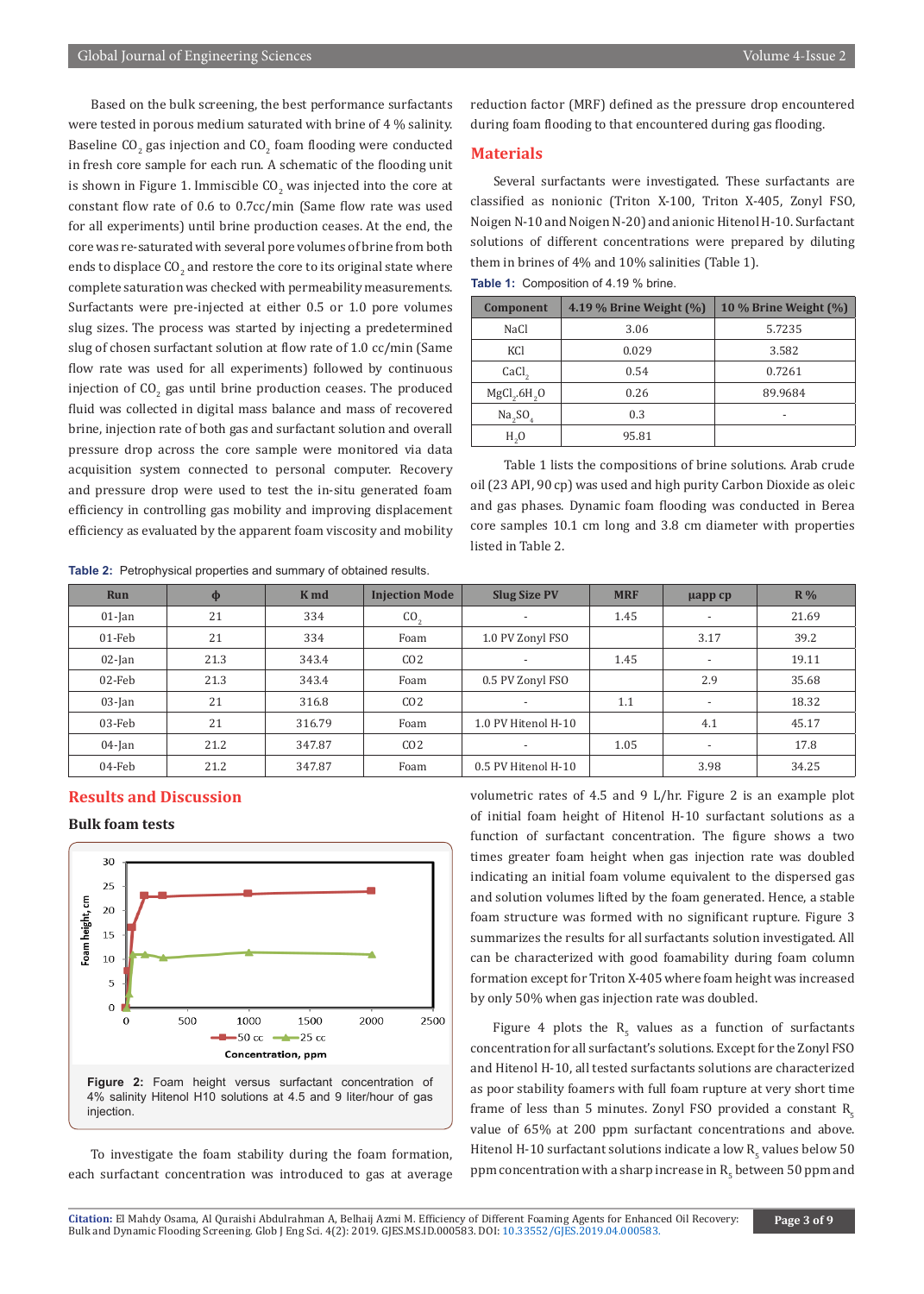150 ppm and a constant value of 60% above 150 ppm. Accordingly, both surfactants are considered metastable as indicated by  $R<sub>z</sub>$ values above 50% with transition from low stability to high stability within different ranges of surfactant concentrations. Zonyl

FSO required a wider range of concentrations to reach stability compared to Hitenol H-10 and that can be related to the different surface activities of the two surfactants.



**Figure 3:** Foam height versus surfactant concentration of 4% salinity surfactant solutions at 4.5 and 9.0 liter/hour of gas injection.



The effect of solution salinity on foam stability was tested by comparing the stability of Zonyl FSO and Hitenol H-10 foams at two different salinities of 4% and 10% (Figure 5). The figure shows less foam stability at low concentrations of high salinity Zonyl FSO surfactant solution as indicated by the sharp increase of  $\mathtt{R}_5$  values within a narrow range of concentrations (about 20 ppm) compared to a much wider range for low salinity solution. No effect was noticed at higher concentrations. On the other hand, matching trend of  $R<sub>r</sub>$ values was seen at low and medium Hitenol H-10 concentrations with slight decrease of  $\mathtt{R}_5$  values at higher concentrations, higher salinity solutions.

Figure 6 shows snapshots of the foam columns generated by low and high concentrations of Zonyl FSO and Hitenol H-10 both at 10% salinity. High concentration solutions were characterized by fine and fairly uniform distributed bubble size whereas lower concentrations clearly reveal a different foam texture with larger bubble sizes and broader distribution. These snapshots correlate well with the  $\mathsf{R}_{5}$  results presented in Figure 5.

A major concern when applying foam for mobility control is its stability in presence of oil. Foam stability of Zonyl FSO and Hitenol H-10 solutions at 4% salinity were tested in presence of crude oil and results obtained were compared with those obtained previously in absence of oil (Figure 6). Results reveal that Zonyl FSO solutions indicate lower foam height at lower concentrations. No effect was seen at concentrations above 100 ppm. Observation indicate a good foam height but with some gap in the lower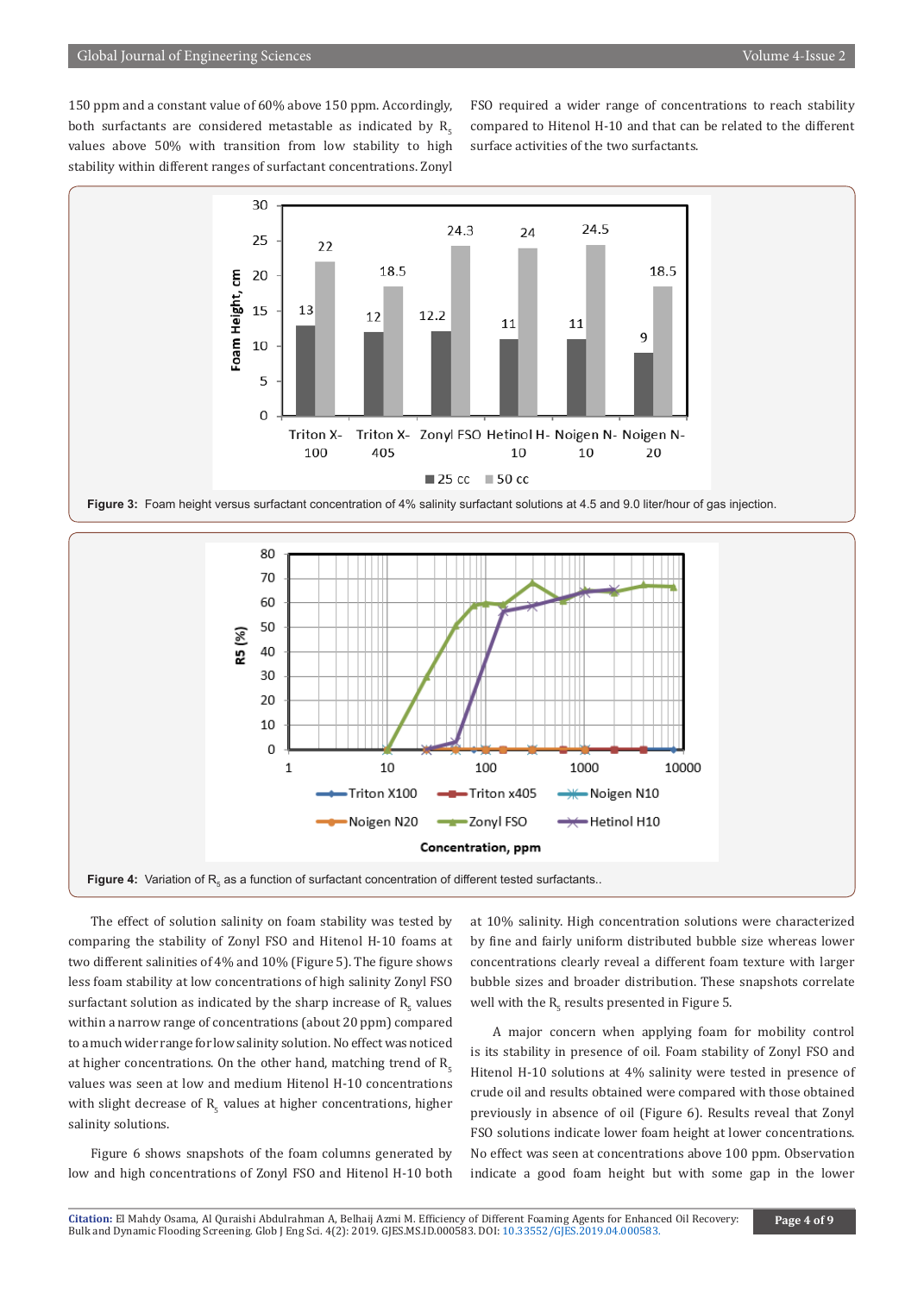portion of the foam column and low oil lift at concentrations on the range 100 to 300 ppm. Above 600 ppm a good foam structure was obtained with good stability and good lifting capacity of oil at the lamella's skeleton and plateau boarders with no drainage as shown in the snap shoots presented in Figure 7. Hitenol H-10 showed drastic lower foam height indicating very week stability in which foam vanishes as gas injection ceases at concentrations around 100 ppm. As concentration increases within the range of 150 to 300 ppm, good foam height was observed but with week structure in which foam vanishes completely within the first minute. As concentration increases above 1000 ppm, we were

able to obtain a good foam height with reasonable stability and oil lifting efficiency. Figure 8 present a snapshot of Hitenol H-10 foam column showing oil phase distribution inside the foam structure accumulating at the plateau borders indicating the strength of Hitenol H-10 foam films. However, lifted oil drained out of the foam structure within a short time frame. In summary, presence of oil, at the volume fraction implemented, affects the stability of the foam columns of both surfactants. The effect depends on the surfactant type and surfactant concentration where stability decreases at low concentrations of Zonyl FSO and at all concentrations range tested of Hitenol H-10.



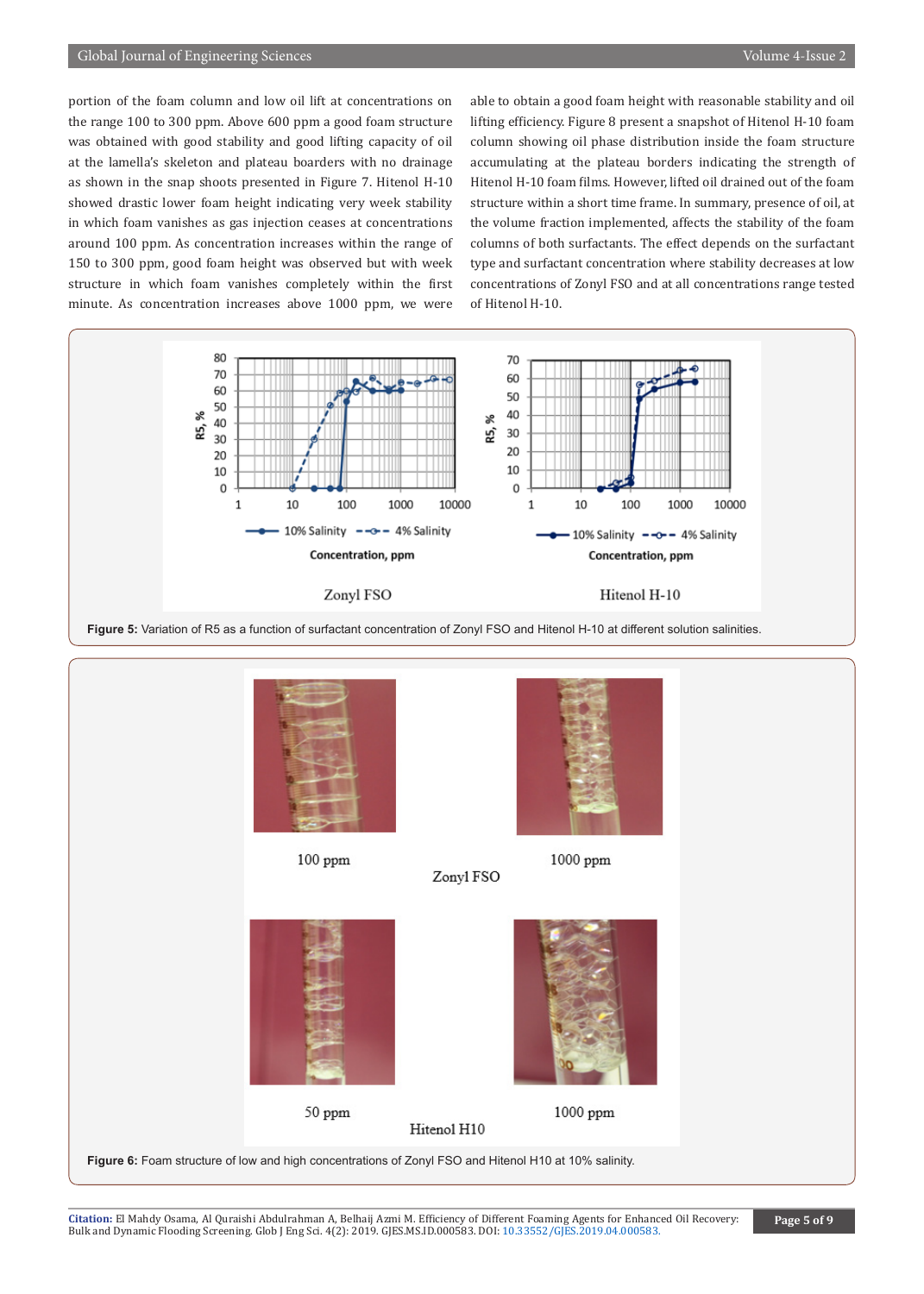

**Figure 7:** Variation of R5 as a function of surfactant concentration in presence and absence of oil.



**Figure 8:** Effect of oil presence on foam structure and stability at 1000 ppm surfactant concentration diluted in 4% brine..

#### **Dynamic foam flooding in porous medium**

Foam efficiency in in porous mediums were performed in absence of oil to investigate the foam behavior of Zonyl FSO and Hitenol H-10 surfactants in porous medium. Surfactants solutions (4% solutions salinity) at concentrations of 600 ppm and 1000 ppm were utilized for Hitenol H-10 and Zonyl FSO respectively. Table 2 summarizes the runs conducted and the main results obtained.



To investigate the effect of surfactant slug size on mobility, two core samples were subjected to base line gas flood and Hitenol H-10 foam flood each. The first core was pre-injected at 0.5 pore volume and the other was pre-flooded with 1.0 pore volume slug size. Pressure drop encountered during gas flood and foam flood were compared (Figure 9). The figure indicates a peak pressure for both gas and foam flood at 1.0 pore volume slug size corresponding to gas breakthrough. Higher pressure drops and delayed gas breakthrough by 0.2 to 0.3 pore volumes of gas injection confirm the foam formation upon contact between  $\mathsf{CO}_2$  and pre-injected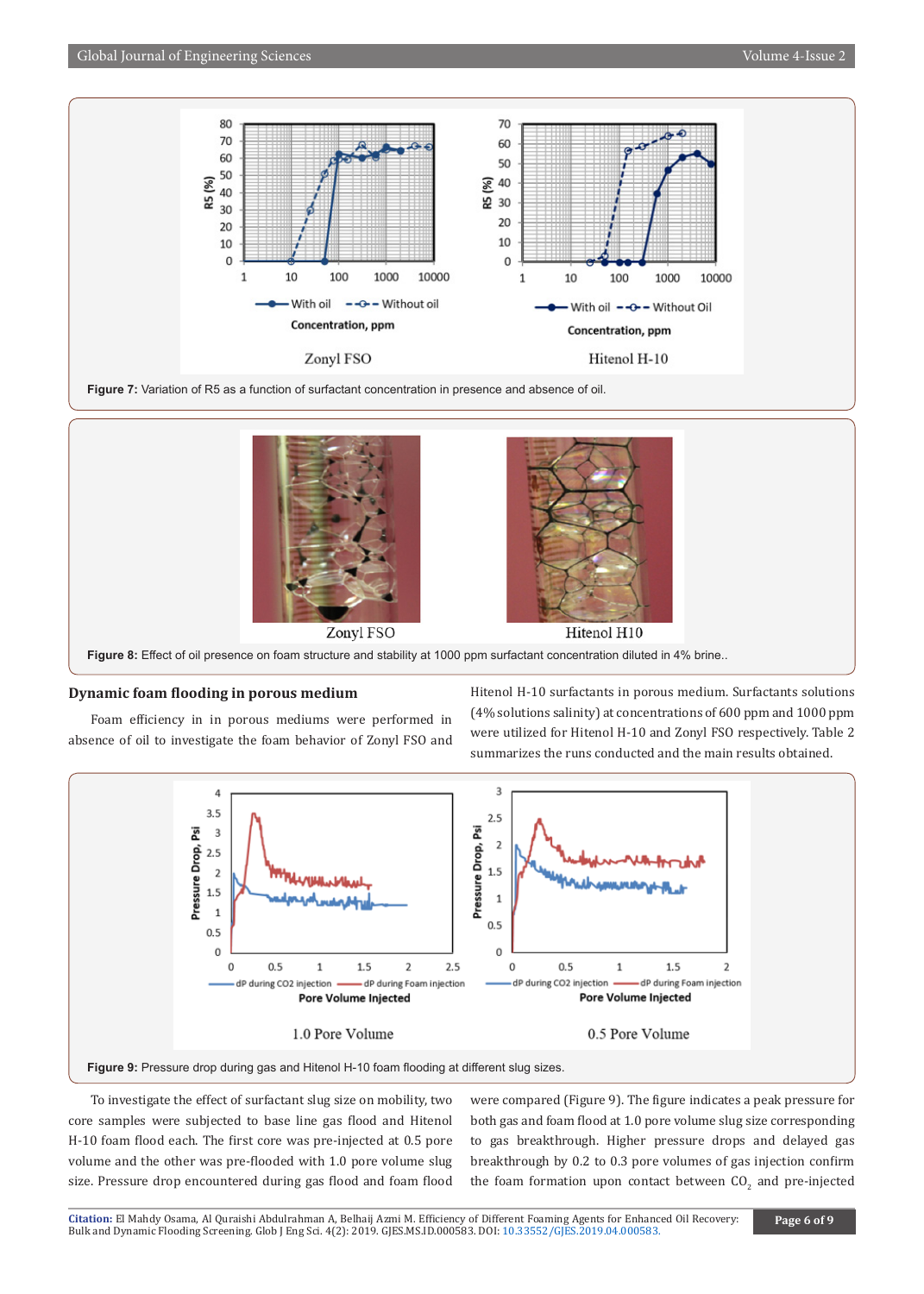slug of surfactants solutions. Consequently, foam flooding provided higher water recovery factor of 45.17% compared to 18.32% obtained by  $\mathsf{U}_2$  gas flooding. Foam flooding conducted with smaller 0.5 pore volume slug was compared to base line gas flooding and results indicates higher pressure drop and delayed gas breakthrough during foam flooding. Gas flooding provided water cumulative recovery factor of 17.80% compared to 39.2% when foam flooding was implemented. Foam efficiency is determined by the mobility reduction factor (MRF) defined as the ratio of pressure drop encountered during foam flood to that recorded during the gas flooding. Figure 10 compares the MRF during foam injection with 0.5 and 1.0 pore volume slug sizes of Hitenol H-10

surfactant. The figure indicates similar breakthrough time but with higher MRF for the larger slug experiment indicating formation of relatively better foam quality explaining the higher water recovery factor for the run conducted with higher surfactant slug size. The difference dissipates as gas breakthrough with curves overlapping each other and providing effective steady state MRF of 1.45 for the two slug sizes. Apparent viscosity generally used to determine the foam strength could be inferred from Darcy law using steady state pressure drop. Foam apparent viscosity of 4.1 cp and 3.98 cp were calculated for the runs conducted with 1.0 and 0.5 pore volume slug sizes respectively, indicating close foam apparent viscosities of Hitenol H-10 at the two slug sizes tested.







As we did with Hitenol H-10, two more runs in fresh cores were conducted with Zonyl FSO surfactant at 0.5 and 1.0 pore volume slug sizes. Figure 11 plot the pressure drops measured during gas and foam flooding at both slug sizes. The figure shows higher pressure drop and substantial delayed breakthrough time during foam injection with 1.0 pore volume slug size as compared to  $CO<sub>2</sub>$ gas injection. Cumulative water recovery factor obtained during foam flooding was 39.2 compared to 21.69 for gas injection with

the increase observed at late stage of injection. Similarly, injection of Zonyl FSO at slug size of 0.5 pore volume was compared to that encountered during gas flooding. Small delay was noticed in break through time with insignificant change in pressure drop at breakthrough and after. These observations indicate the formation of lower quality foam with such small slug size. Water recovery factors during the gas and foam flooding were 19.11 and 35.7 respectively. The two Zonyl FSO foam flooding runs at both slug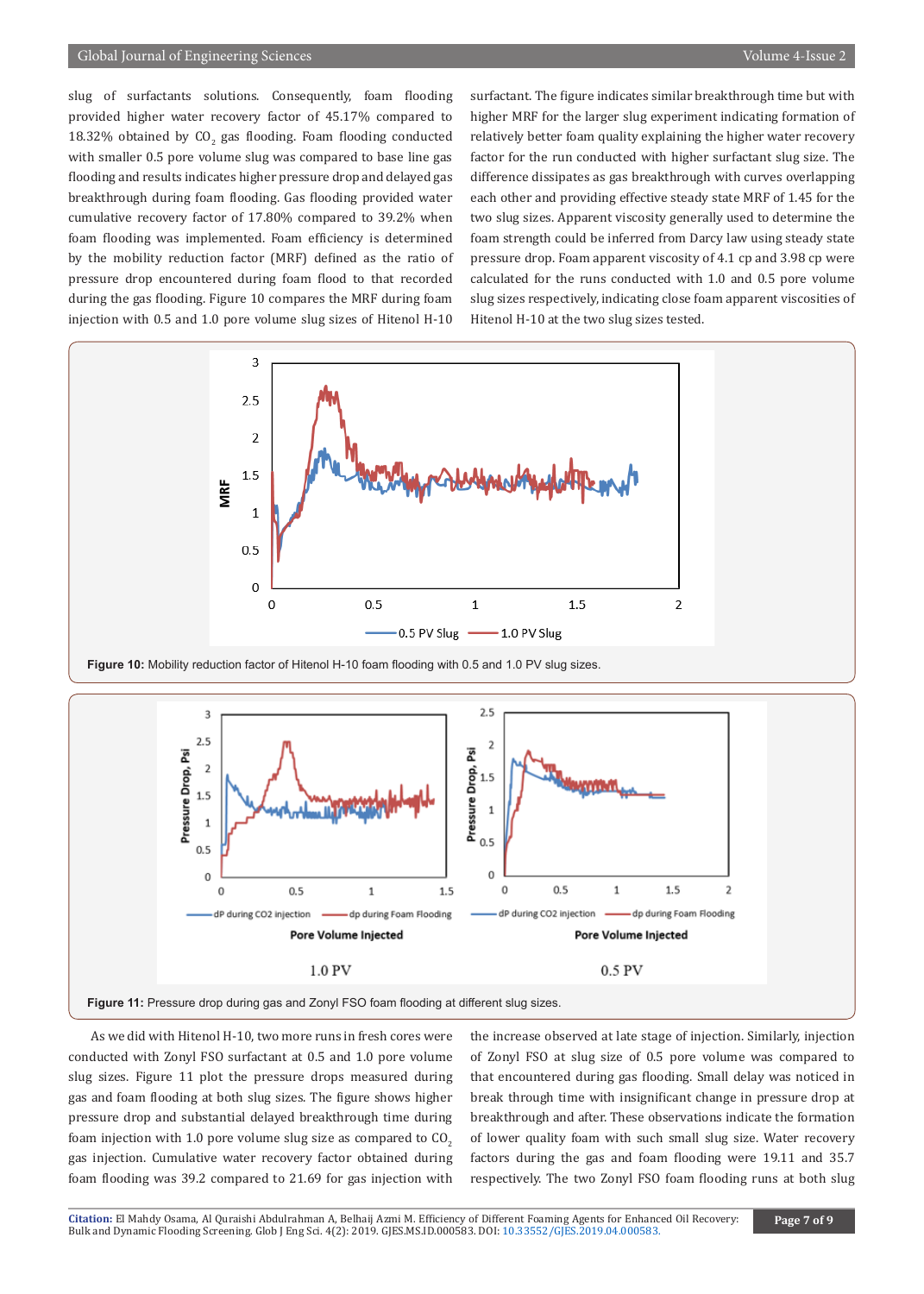sizes are compared in Figure 12 and clearly, larger slug size provided relatively more efficient foam at the inlet section as indicated by the higher MRF and delayed breakthrough time. However, steady state MRF was equivalent at a value of 1.1 for both slug sizes. Foam

apparent viscosity of 3.17 cp and 2.9 cp were calculated for runs conducted with 1.0 and 0.5 pore volume slug sizes respectively, indicating close foam apparent viscosities.



The performance of the both surfactant solutions were compared in Figure 13 for the runs conducted at 0.5 and 1.0 pore volume slug sizes. Results obtained indicate the positive effect of increasing slug size on MRF for the two surfactants with relatively better performance for Hitenol H-10 surfactant especially at

smaller slug size. Dilution of surfactant solutions with resident brine is believed to be the reason for the difference in generated foam performance where larger slug size of surfactant solution will tend to be exposed to less dilution and loose less of its efficiency.



The presented dynamic foam flooding results concentrates on the foam strength and performance in absence of oil. More runs were conducted in presence of oil to study the effectiveness of these foamers to enhance oil recovery. The outcomes of these experiments are going to be presented in a different article.

#### **Conclusion**

Foamability and foam stability of several anionic and nonionic surfactants were investigated, and foam characteristics were studied at different solutions salinities in absence and presence of crude oil. The best performed surfactants were further tested in porous medium and the following are the main outcomes of the work:

- All surfactants except Triton X-405 showed good formability but Zonyl FSO and Hitenol H-10 surfactants provided the highest foam longevity in the absence of oil. Foamability and foam stability enhances as surfactants concentrations increases.
- High concentration solutions were characterized by fine and fairly uniform distributed bubble size whereas lower